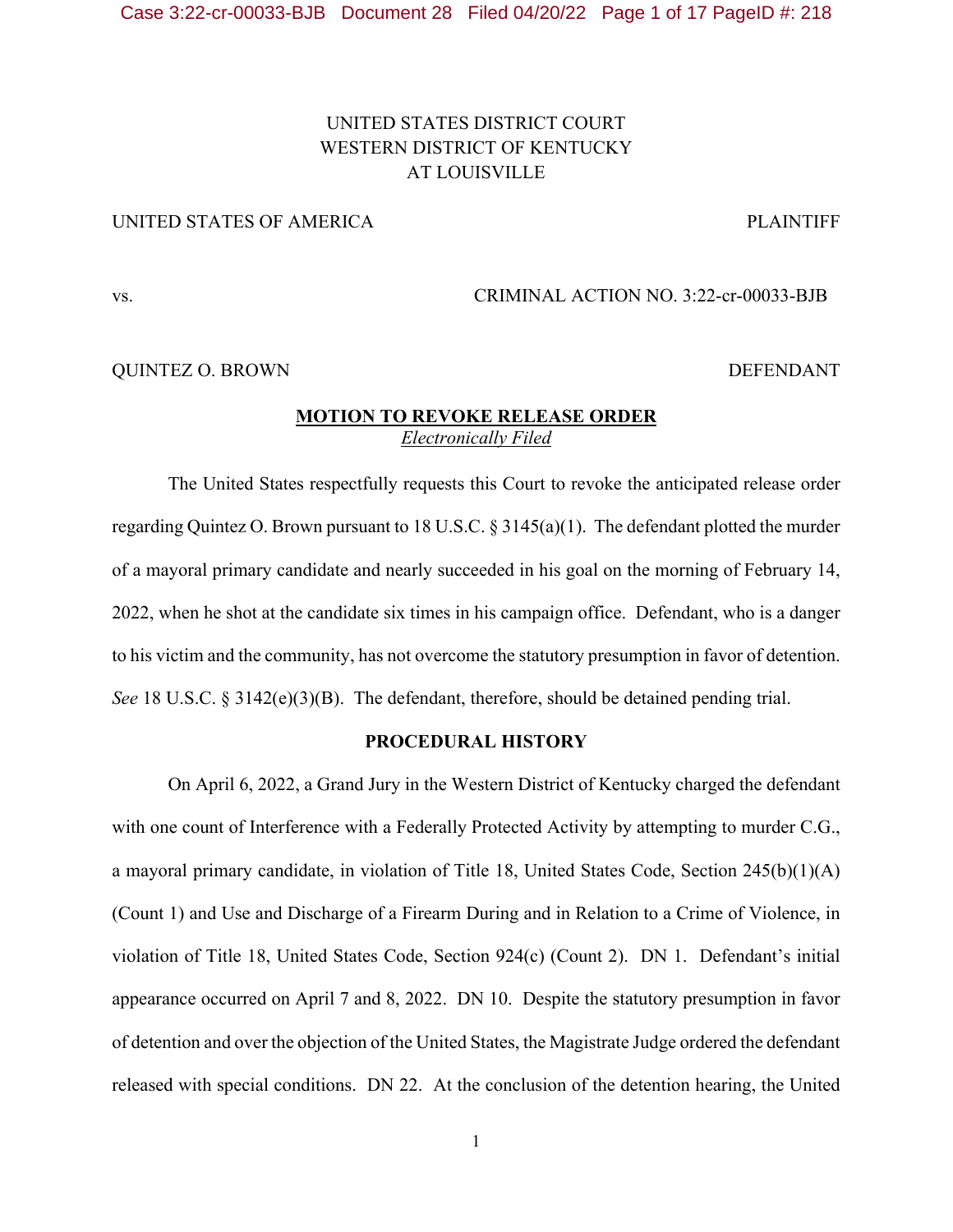States orally moved to stay execution of the anticipated release order pending this appeal. *See* DN 21. The Magistrate Judge granted the United States' motion for a stay pending the filing and resolution of this Motion. *See* DN 21. On April 16, 2022, the District Court set the following schedule: "The United States' opening brief is due April 20, Defendant's response is due April 25, and the United States may file a reply by April 27," and there will be "an in-person hearing on April 28 at 3:00 p.m. in the Louisville courthouse." DN 21.

# **MEMORANDUM IN SUPPORT**

#### **Evidence Relevant to the Charged Offense1**

The defendant tried to murder a political candidate on the morning of February 14, 2022, at the victim's campaign office by shooting at him six times. Following the shooting, the wall and baseboard behind the candidate's chair, where he was sitting, contained six bullet holes. Gov. Ex. A at  $1<sup>2</sup>$  The defendant came so close to hitting his victim, the candidate's sweater was ripped by a bullet. *Id*. at 3-5. The candidate was not the only person who could have been killed that day. The victim was in the room with four campaign staffers. The bullets went through the wall into the next-door office of a wedding planning business. *Id*. at 2. Surveillance video at the victim's campaign office show the defendant entering the building just before the shooting and fleeing right after the shooting. Gov. Ex. G. The defendant was arrested soon after the shooting less than a half mile away. Following his arrest, officers located a loaded firearm magazine in his pocket and

<sup>&</sup>lt;sup>1</sup> The Sixth Circuit has held, "conducting a bail hearing by proffer is acceptable under the law and at the discretion of the district court." *United States v. Stone*, 608 F.3d 939, 948-49 (6th Cir. 2010); *United States v. Webb*, 2000 WL 1721060, at \*2 (6th Cir. 2000) ("The government may proceed in a detention hearing by proffer or hearsay."); *see also United States v. Smith*, 79 F.3d 1208, 1210 (D.C. Cir. 1996) ("Every circuit to have considered the matter . . . [has] permitted the Government to proceed by way of proffer.").

<sup>2</sup> Exhibits A through G were admitted into evidence at the April 15, 2022 detention hearing. Exhibits H through M are new exhibits, and are, therefore, filed with this Motion, with Exhibits J, L, and M under seal.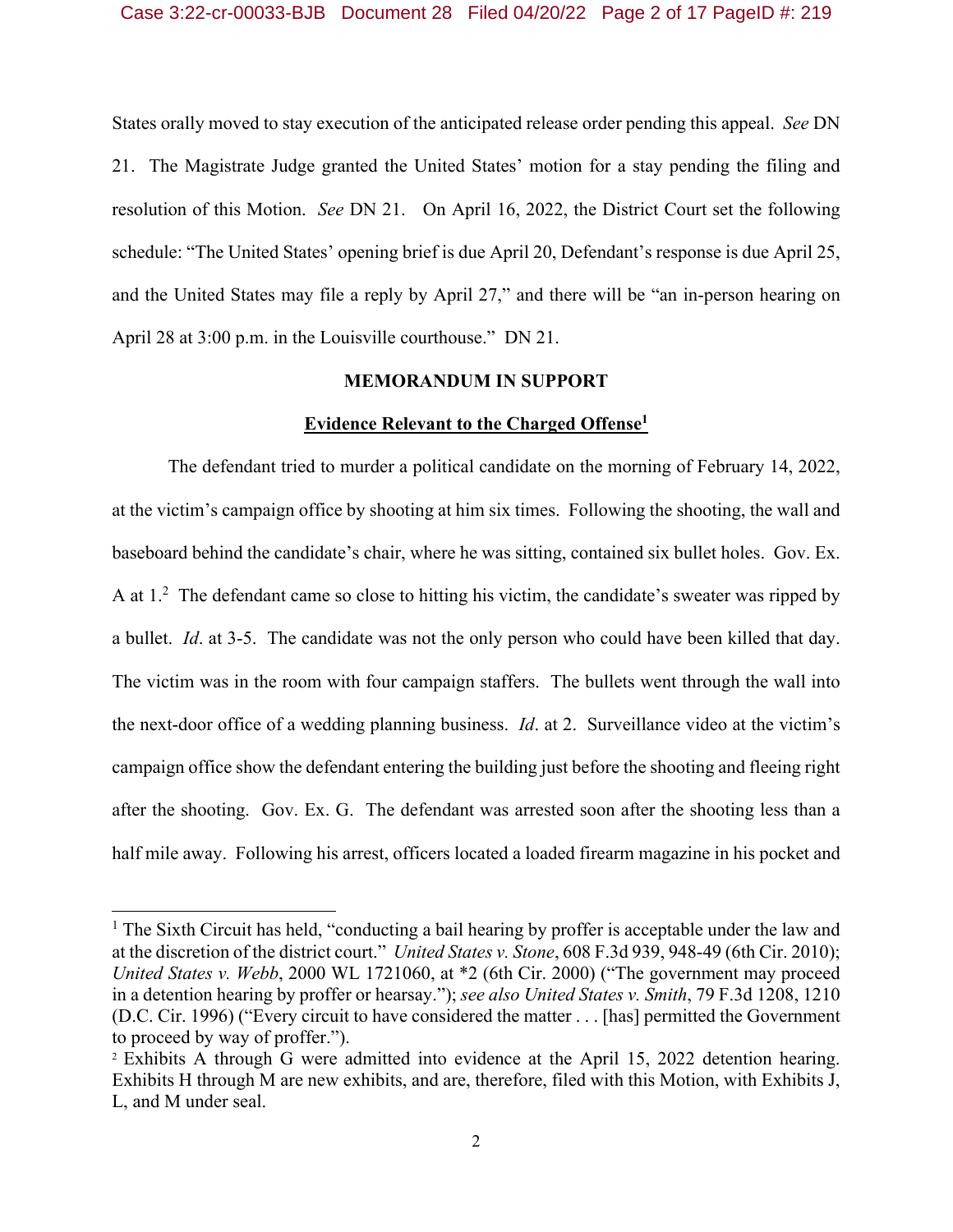#### Case 3:22-cr-00033-BJB Document 28 Filed 04/20/22 Page 3 of 17 PageID #: 220

the firearm he used to shoot at his victim in his backpack. Gov. Ex. H at 1-3. The jacket he was wearing on surveillance videos as well as a receipt for the firearm were stuffed into his backpack. *Id*. at 4-5.

The defendant began building toward the attempted murder in January 2022. On January 10, 2022, the defendant published an article on Medium.com entitled "A Revolutionary Love Letter." Gov. Ex. B. The defendant announces, "Our situation is one of political warfare" and "Voting and petitioning will not be sufficient for our liberation." *Id*. at 3, 9. The defendant states, "we move in the present moment to rid ourselves of outdated programs and modalities that lead to our self-destruction and begin to help the masses define their needs, realize their strength, and go into action along a variety of lines which they must choose for themselves." *Id*. at 6.

Two days later, the defendant purchased a Smith & Wesson M&P Shield EZ, thereby choosing his "line" of "action" – violence. Gov. Ex. C. On January 22, 2022, the defendant took his new firearm to the shooting range, where he practiced loading, shooting, and aiming the firearm. Gov. Ex. D. On January 24, 2022, the defendant publicly displayed his hostility toward the victim, C.G., by reposting to social media a composite image depicting C.G. engulfed in flames and perched on another person's shoulder, captioned by the hashtag "gentrification is violence." Gov. Ex. I. On February 8, 2022, the defendant messaged others stating, "all hands against [C.G.] on Nov. 8." *See e.g.* Gov. Ex. J at 4 (under seal). Later that day, the victim received key endorsements, and became a frontrunner in the mayoral campaign. The defendant again displayed his contempt for the candidate when he reposted an article about these endorsements with the caption, "dollar democracy?" Gov. Ex. K. Two days later, as revealed by the defendant's internet search history, he began researching the victim, including his location. Gov. Ex. L at 594-610 (under seal). The victim's campaign office address was not readily available online, but the victim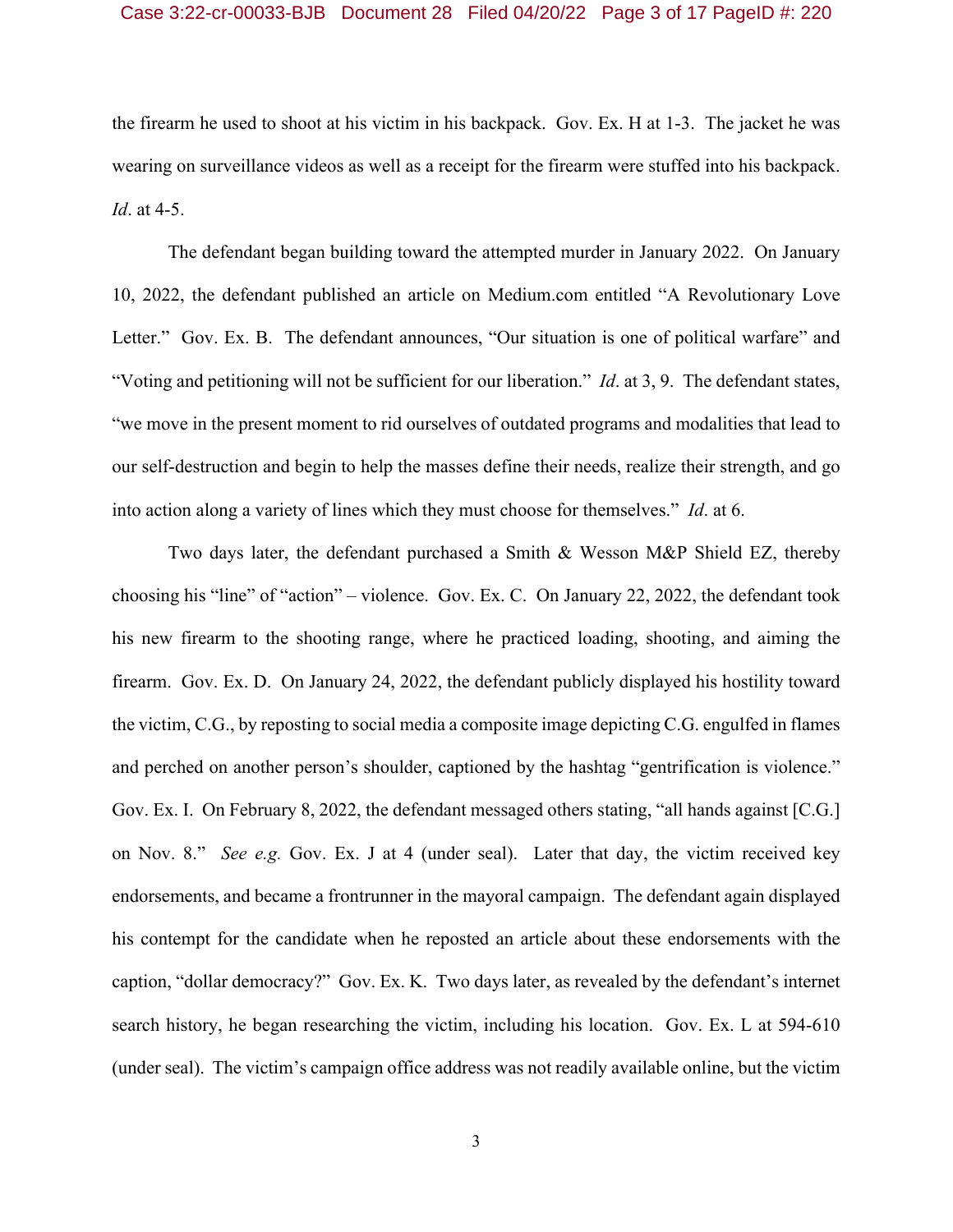#### Case 3:22-cr-00033-BJB Document 28 Filed 04/20/22 Page 4 of 17 PageID #: 221

reviewed videos on C.G.'s social media page to reveal the campaign's suite number, which the defendant searched with various search terms to reveal his victim's location. *Id*. at 427-428, 470- 475, 493-500. That weekend, the defendant further searched for information about the victim's family, including his wife and son. *Id*. at 117-119, 234-245, 248-252, 357-360, 634-652. The defendant also searched for the location information on the office of another candidate in the mayoral election. *Id*. at 21-26.

On the evening of February 13, 2022, the defendant went to C.G.'s home, where C.G. lived with his wife and children, with the apparent intent to shoot and kill C.G. Records from a rideshare company show the defendant was dropped off near C.G.'s home at 6:09 p.m. on February 13, 2022. Gov. Ex. M (under seal). The defendant took his Smith & Wesson M&P Shield with him. His gun jammed, however. At 6:22 p.m., the defendant searched online, "loading a bullet backwards." Gov. Ex. L at 69 (under seal). He continued to run searches about a bullet being stuck in a M&P chamber. *Id*. at 66-69. He also searched for a gun store located close to C.G.'s home. *Id*. at 68. According to rideshare records, around 6:46 p.m., the defendant ordered a ride home, apparently having failed to repair his mis-loaded firearm. Gov. Ex. M (under seal). Around 7:00 to 7:30 p.m., the defendant's web history shows that he was searching for a gun store close to his own home. Gov. Ex. L at 60-61, 64-65 (under seal).

The next morning, as shown by video surveillance, receipts, and an ATF transaction form, the defendant bought a Glock 9mm pistol at a Louisville pawn shop just after it opened at 9:00 am. Gov. Exs. E-F. Less than an hour after purchasing the gun, the defendant used it to try to kill C.G., as described above. Just before the shooting, at 9:54 a.m. the defendant searched on his phone, "how to load a glcok (sic) cartridge." Gov. Ex. L at 1-2 (under seal). Right after the shooting, at 10:12 a.m. the defendant searched on his phone, "safety on glock 17." *Id*. at 1.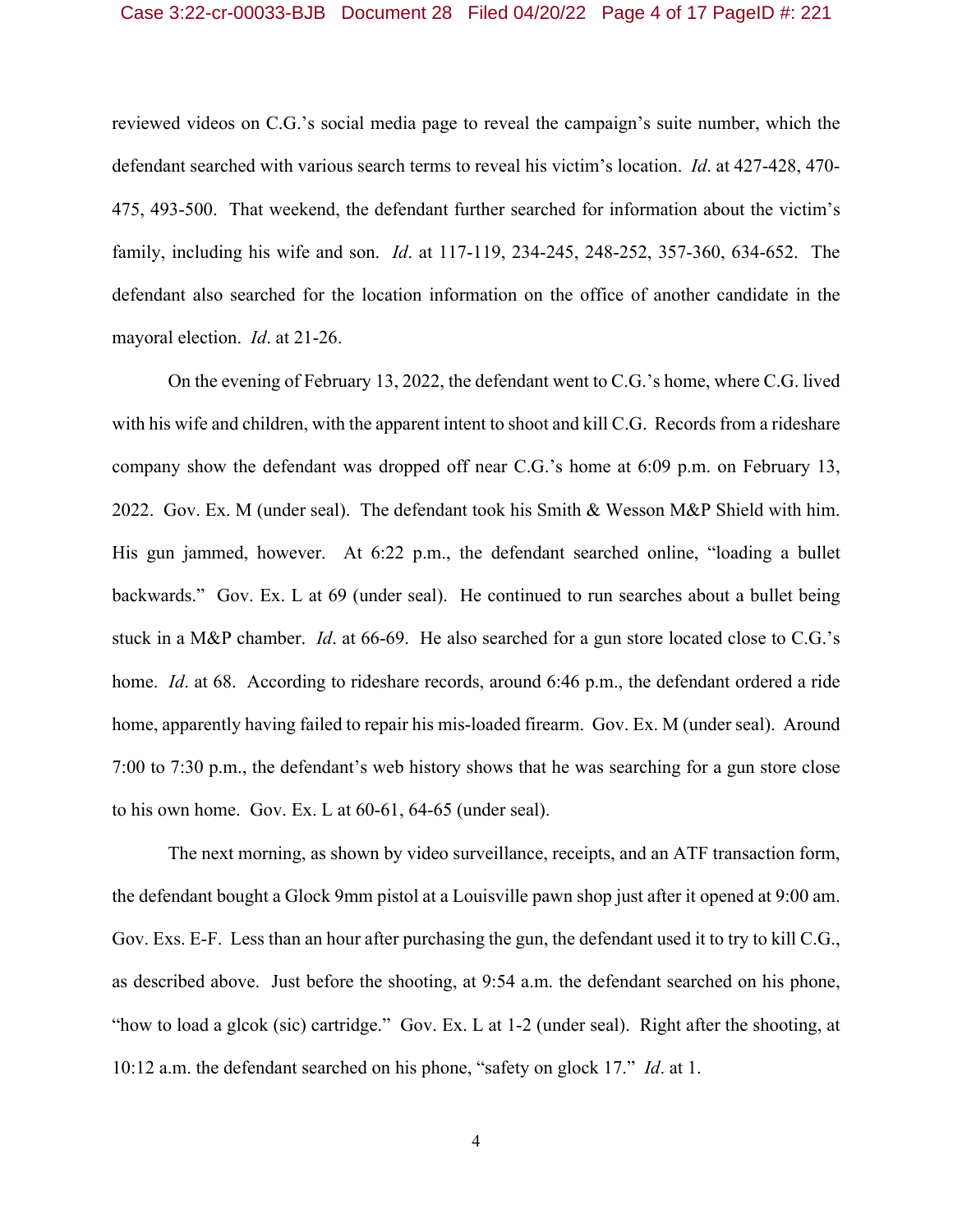#### **Legal Standard**

The Bail Reform Act of 1984, 18 U.S.C. § 3142 *et seq*., provides, in pertinent part, that if a judicial officer finds by clear and convincing evidence that "no condition or combination of conditions will reasonably assure the appearance of the person as required and the safety of any other person and the community, such judicial officer shall order the detention of the [defendant] before trial." 18 U.S.C. § 3142(e). Thus, even if a defendant is not considered a flight risk, his or her danger to the community alone is sufficient reason to order pretrial detention, and vice versa. *United States v. Salerno*, 481 U.S. 739, 755 (1987); *United States v. Perry*, 788 F.2d 100, 113 (3d Cir. 1986); *United States v. Sazenski*, 806 F.2d 846, 848 (8th Cir. 1986). Where the judicial officer's justification for detention is premised upon the safety of the community, the decision must "be supported by clear and convincing evidence." 18 U.S.C. § 3142(f)(2).

Section 3142 imposes a rebuttable presumption of dangerousness or flight risk on defendants charged with certain serious offenses. *See* 18 U.S.C. § 3142(e)(3). For purposes of determining whether a rebuttable presumption is triggered, "[a] grand jury indictment, by itself, establishes probable cause to believe that a defendant committed the crime with which he is charged." *United States v. Stone*, 608 F.3d 939, 945 (6th Cir. 2010); *United States v. Smith*, 79 F.3d 1208, 1210 (D.C. Cir. 1996) ("[T]he indictment alone would have been enough to raise the rebuttable presumption that no condition would reasonably assure the safety of the community.").

The presumption applies here because the grand jury charged the defendant with violating 18 U.S.C. § 924(c) by using and discharging a firearm in furtherance of a crime of violence, to wit, a politically-motivated attempted murder. Accordingly, this Court must presume "that no condition or combination of conditions will reasonably assure [(1)] the appearance of the person as required and  $[(2)]$  the safety of the community." 18 U.S.C. § 3142(e)(3)(B).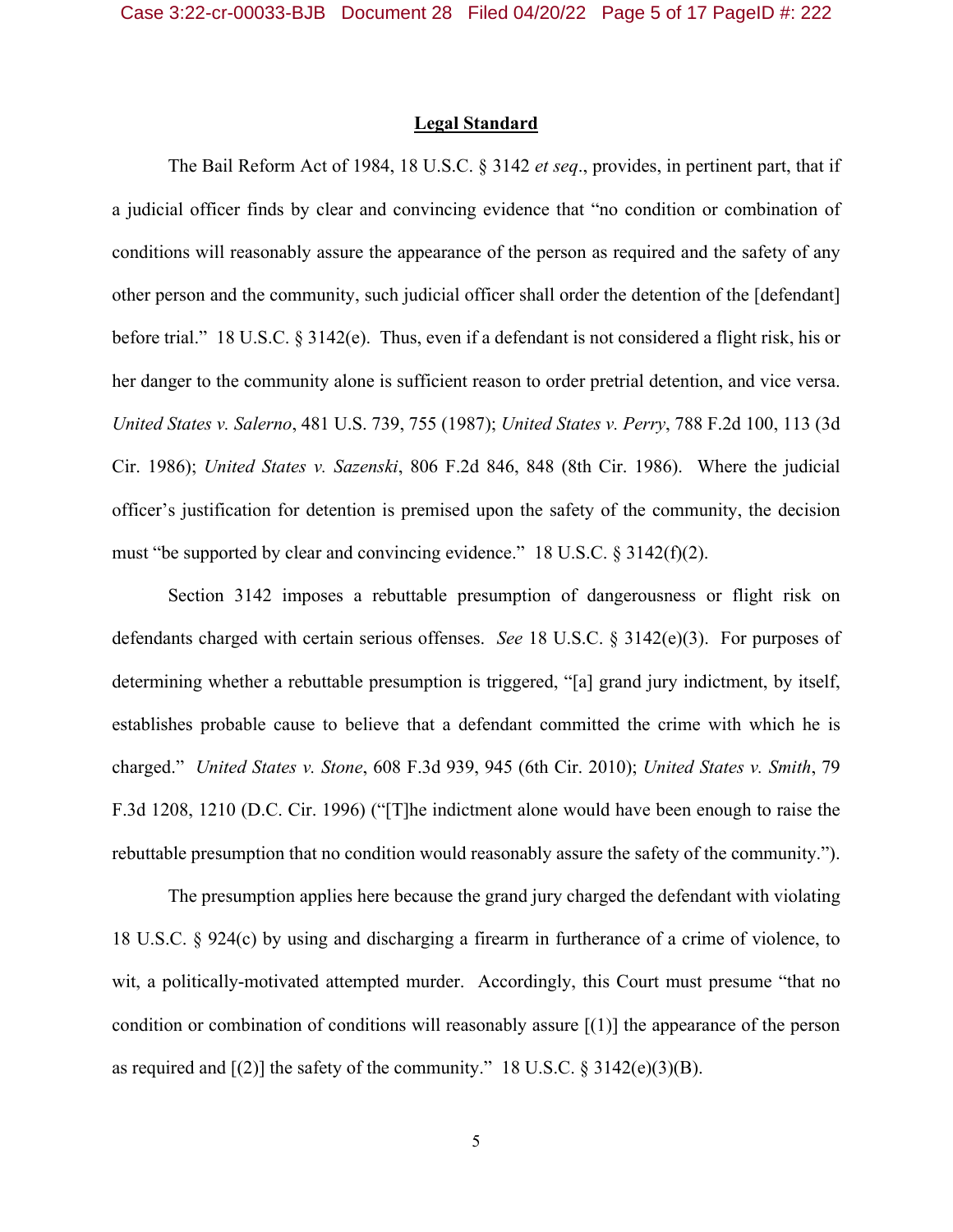# Case 3:22-cr-00033-BJB Document 28 Filed 04/20/22 Page 6 of 17 PageID #: 223

Once the rebuttable presumption is triggered, it imposes a "burden of production" on the defendant to offer some credible evidence contrary to the statutory presumption. *Stone*, 608 F.3d at 945. The defendant must offer not mere speculation, but "at least some evidence," or basis to conclude that the presumption has been rebutted in his or her case. *Stone*, 608 F.3d at 945-46. Specifically, "a defendant should 'present all the special features of his case' that take it outside 'the congressional paradigm'" giving rise to the presumption. *Id.* at 946 (quoting *United States v. Jessup*, 757 F.2d 378, 387 (1st Cir. 1985)); *see also United States v. Portes*, 786 F.2d 758, 764 (7th Cir. 1985) (presumptions in  $\S 3142(e)$  "are 'rebutted' when the defendant meets a 'burden of production' by coming forward with some evidence that he will not flee or endanger the community if released").

"Even when a defendant satisfies his burden of production, however, the presumption favoring detention does not disappear entirely, but remains a factor to be considered among those weighed by the district court." *Stone*, 608 F.3d at 945 (citing *United States v. Mercedes*, 254 F.3d 433, 436 (2d Cir. 2001)). This is so because the presumption is not simply an evidentiary tool designed for the courts, but rather an expression of Congress's substantive judgment that particular classes of offenders should ordinarily be detained prior to trial. *Id.* at 945-46 (citation omitted)*; see also United States v. Dominguez*, 783 F.2d 702, 707 (7th Cir. 1986) ("[T]he presumption of dangerousness . . . represents Congressional findings that certain offenders . . . are likely to continue to engage in criminal conduct undeterred either by the pendency of charges against them or by the imposition of monetary bond or other release conditions.").

This matter is before the Court on the government's motion for review of the Magistrate's release order; it is accordingly governed by 18 U.S.C. § 3145, which provides in pertinent part:

> If a person is ordered released by a magistrate judge or by a person other than a judge of a court having original jurisdiction over the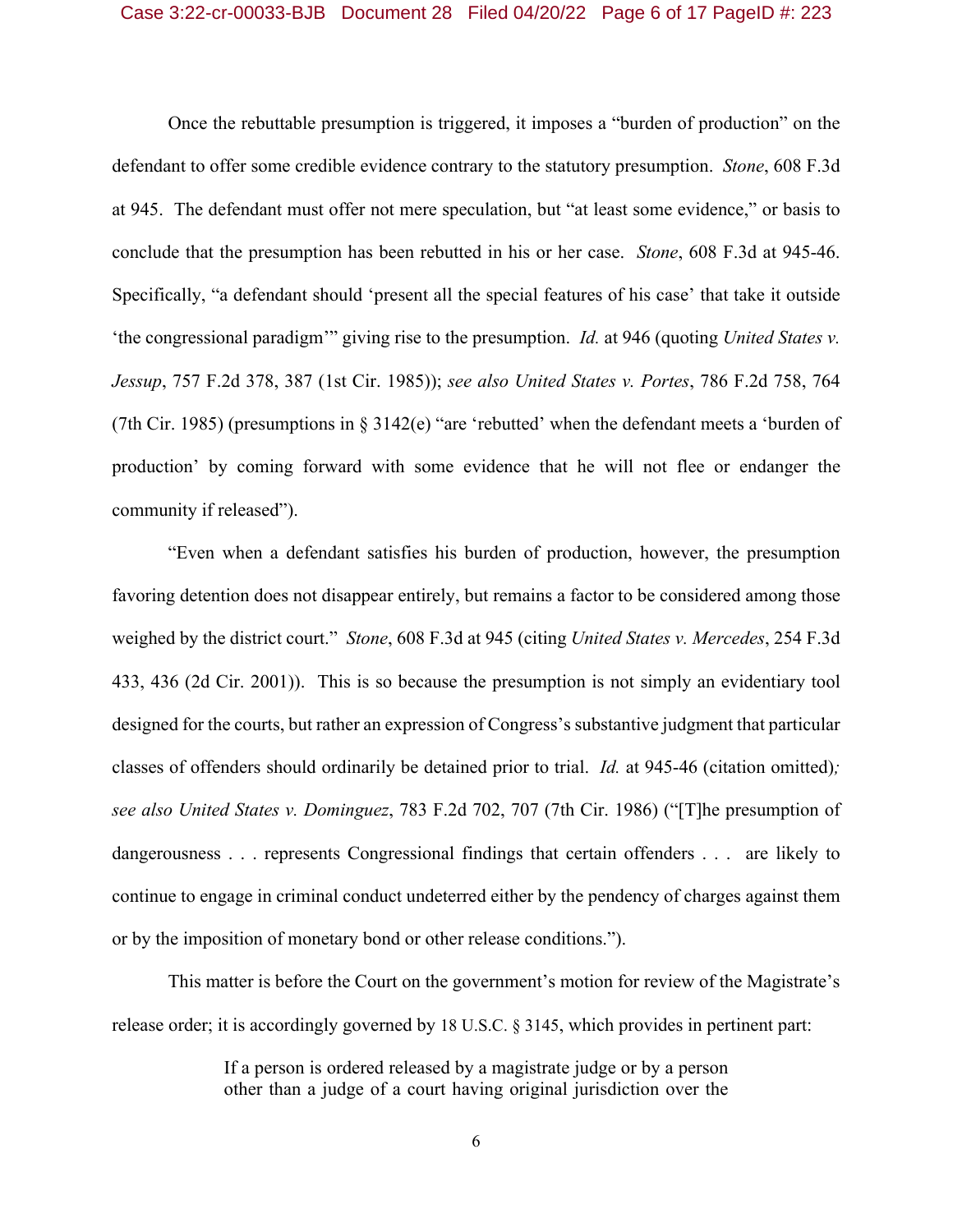offense other than a Federal appellate court - (1) the attorney for the Government may file with the court having original jurisdiction over the offense, a motion for revocation of the order or amendment of the conditions of release;

The motion shall be determined promptly.

. . .

18 U.S.C. § 3145(a)(1). "[I]t is well-settled that district courts exercise *de novo* review of a magistrate judge's release or detention order." *United States v. Demarcus Bristuan Fitzhugh*, No. 16-MJ-30364, 2016 WL 4727480, at \*2 (E.D. Mich. Sept. 12, 2016); s*ee also United States v. Carter*, No. 1:20-CR-62-1, 2021 WL 687858, at \*2 (S.D. Ohio Feb. 23, 2021) ("Given that the Second, Third, Fourth, Fifth, Eighth, Tenth, and Eleventh Circuits have directed district courts to use *de novo* or independent review . . . the Court adopts the majority rule and applies *de novo* review here.") (italics added); *United States v. Yamini*, 91 F. Supp. 2d 1125, 1129 (S.D. Ohio 2000).

If the presumption of detention is rebutted, the factors to be considered in determining whether to release a defendant pending trial are set forth in 18 U.S.C.  $\S 3142(g)$  and include: (1) the nature and circumstances of the offense charged, including whether the offense is a crime of violence, a violation of § 1591, a Federal crime of terrorism, or involves a minor victim or a controlled substance, firearm, explosive, or destructive device; (2) the weight of the evidence against a person; (3) the history and characteristics of the person; and (4) the nature and seriousness of the danger to any person or the community that would be posed by the defendant's release.

#### **Analysis**

# **1. Application of the Rebuttable Presumption**

The rebuttable presumption in favor of pretrial detention pursuant to 18 U.S.C. § 3142(e)(3)(B) applies here. While the government does not challenge that the defendant has rebutted the presumption that he is a flight risk, the defendant has failed to produce credible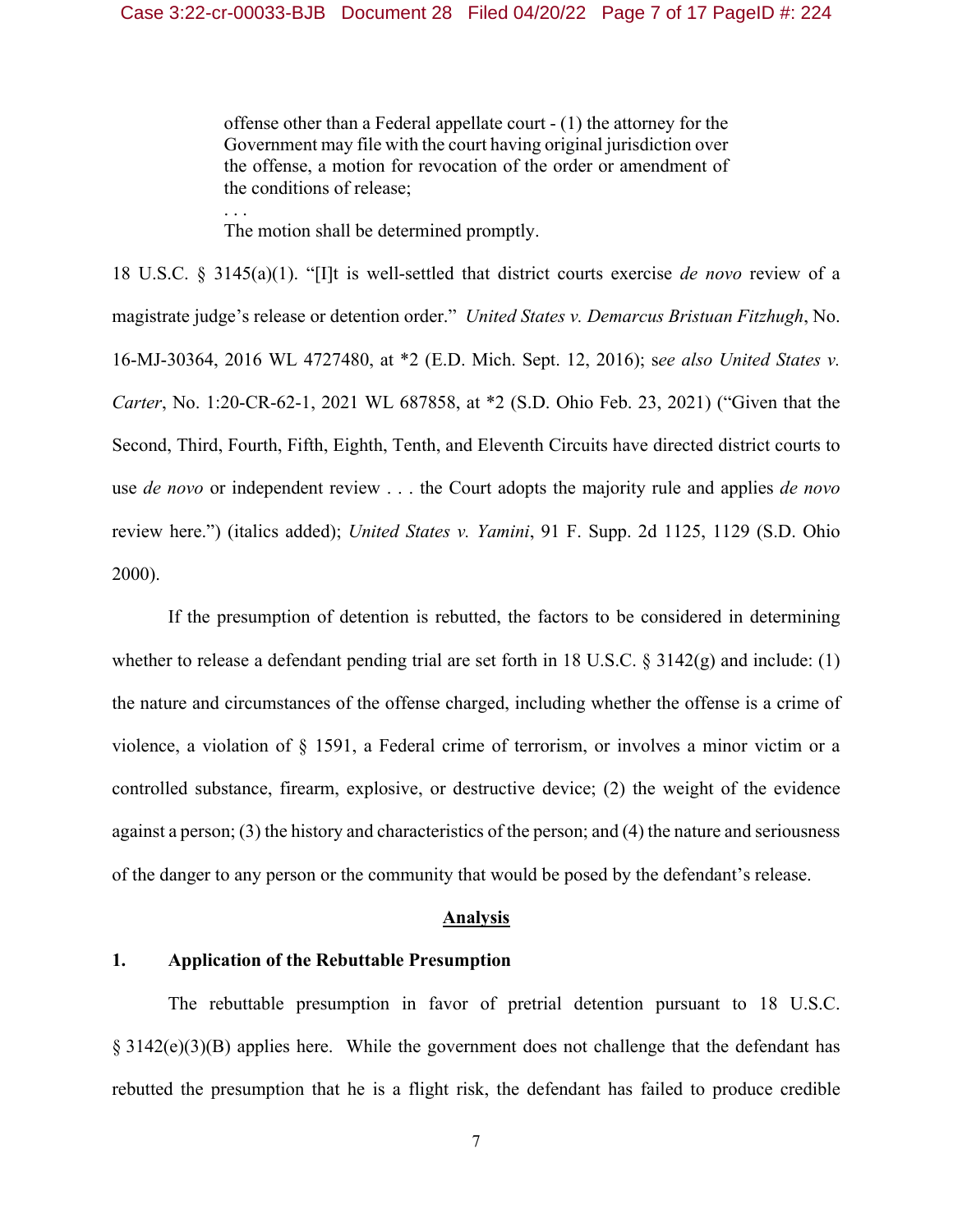#### Case 3:22-cr-00033-BJB Document 28 Filed 04/20/22 Page 8 of 17 PageID #: 225

evidence contrary to the statutory presumption of his dangerousness were he to be released. *See Stone,* 608 F.3d at 945.

Congress has instructed that individuals who, like the defendant, have been charged with use of a firearm in furtherance of a crime of violence, in violation of 18 U.S.C. § 924(c), presumptively pose a danger to the community. *See Stone*, 608 F.3d at 945-46; *United States v. Bess*, 678 F. Supp. 929, 934 (D.D.C. 1988) (explaining that the presumption "represents Congress's general factual view about . . . the special risks of danger to the community presented by defendants who commit the crimes to which it attaches"). The defendant's community ties, although probative of his relatively low risk of flight, do nothing to rebut this presumption of dangerousness, because "this evidence would equally tend to suggest that Defendant would never have committed the crime with which he is now charged." *Bess,* 678 F. Supp. at 935 ("The history and characteristics of Defendant—his family and community ties [and] his educational and employment record . . . did not deter him from committing armed robbery in the first instance."). The defendant has therefore failed to overcome the presumption "that no condition or combination of conditions will reasonably assure . . . the safety of the community." 18 U.S.C. § 3142(e)(3)(B).

# **2. Application of the** § **3142(g) Factors**

If the court finds that the defendant has fully rebutted the presumption of detention, the Court should consider the Bail Reform Act's four  $\S 3142(g)$  factors. Considering these factors, the conclusion is the same: the defendant should be held without bond pending trial. All four factors under 18 U.S.C. § 3142(g) support detention of the defendant and outweigh evidence presented by the defendant to rebut the statutory presumption in favor of detention. Further, where, as here, a rebuttable presumption applies, it "remains a factor" militating against release, to be weighted along with other evidence relevant to factors listed in  $\S$  3142(g), even if the defendant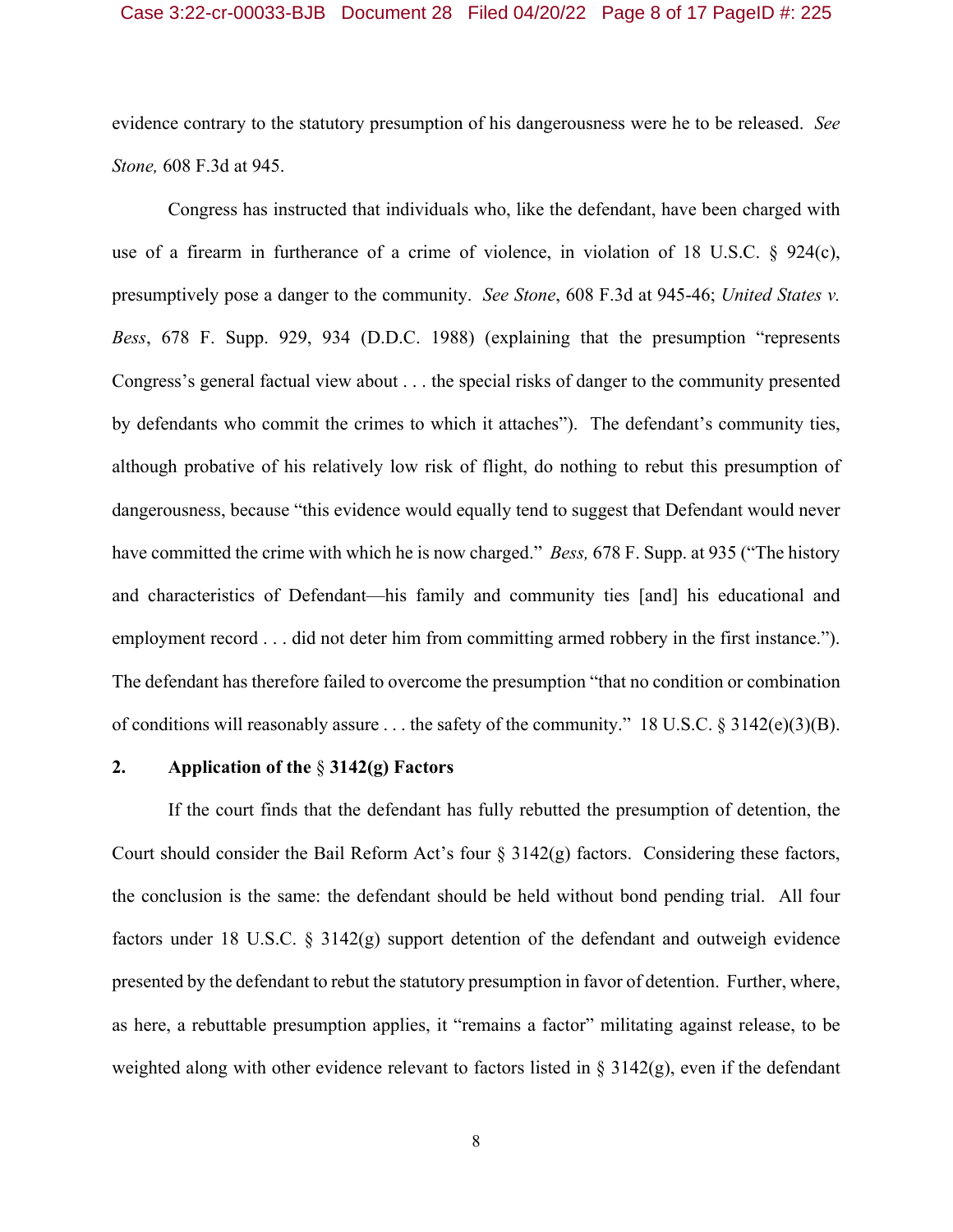has met his burden of production of offering some credible evidence to the contrary. *Stone,* 608 F.3d at 945. An analysis of the  $\S$  3142(g) factors reveals the defendant should be detained.

#### **a. The Nature and Circumstances of the Crime Support Detention**

The first factor, the nature and circumstances of the charged offense, favors detention. This factor asks the Court to consider "the nature and circumstances of the offense charged" as a general matter, but especially points to instances where "the offense is a crime of violence . . . or involves a ... firearm." 18 U.S.C. § 3142(g)(1). The § 245(b)(1)(A) charge is a crime of violence, while the  $\S 924(c)(1)(A)$  charge involves a firearm. Thus, both charged offenses fall into categories identified by Congress as those in which the nature and circumstances favor detention. The § 924(c) charge carries a mandatory minimum of 10 years, with a maximum sentence of life imprisonment, reflecting Congress' judgment as to the seriousness of the offense. 18 U.S.C.  $§ 924(c)(1)(A)(iii).$ 

The premeditated, violent, and potentially deadly nature of the defendant's criminal conduct weighs heavily in favor of detention.

First, the evidence shows that the defendant committed his violent offense in a cold and calculated manner. He did not fire his gun at the victim in a sudden fit of passion or as the result of a sudden "snap." Rather, as summarized above, the defendant plotted his attempted killing, practicing his aim and researching where the victim and the victim's family could be found. The defendant's apparent first attempt to kill the victim at home was, fortunately, averted when the defendant loaded his weapon incorrectly. Undeterred, and having no faintness of heart, the defendant tried again at the campaign office the next morning and came much closer to accomplishing his goal. These facts show a premeditation that significantly increases the seriousness of this offense.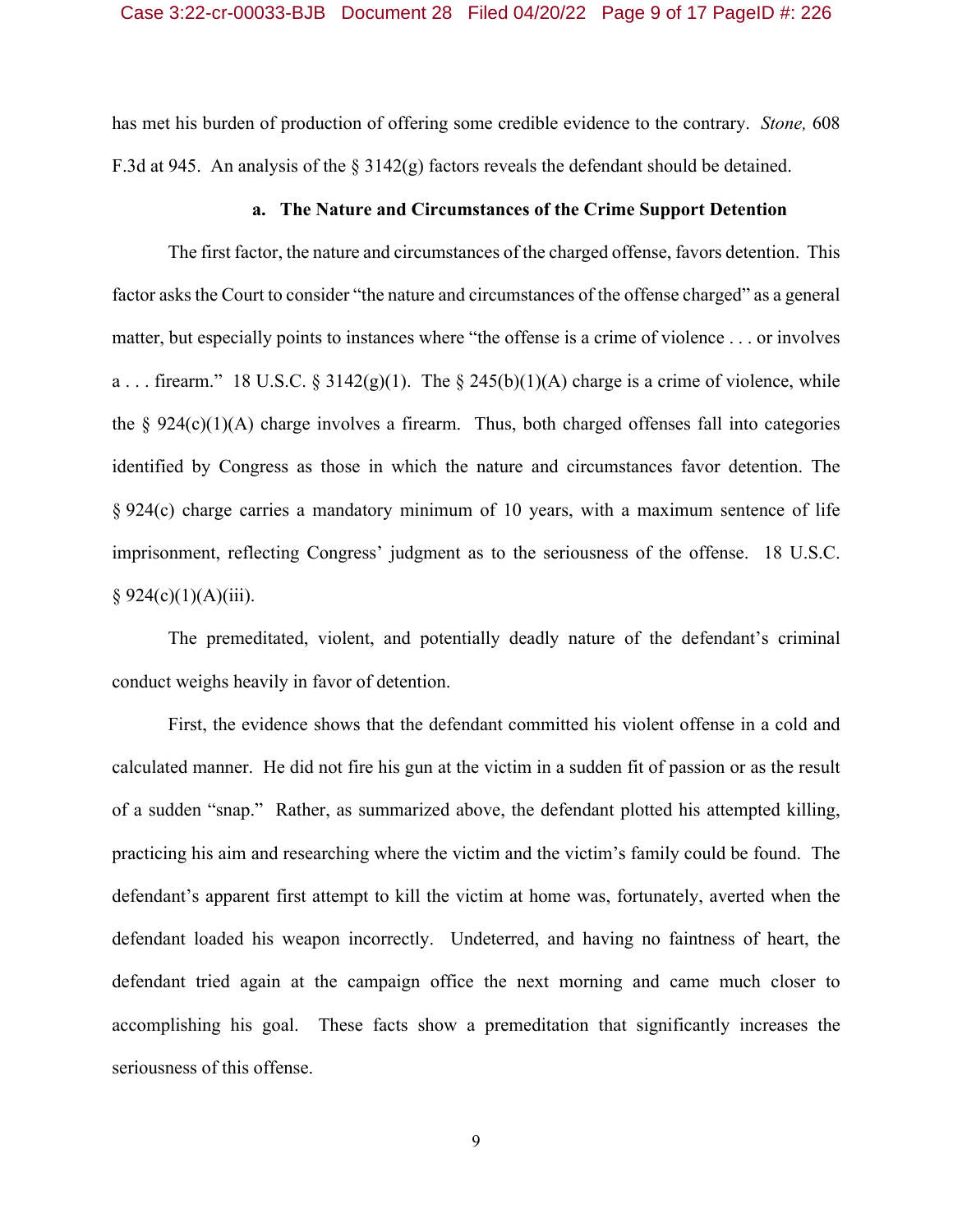Second, the offense had the potential to cause grave harm. The candidate victim was not the only individual whose life was threatened by the defendant's violent act; four campaign staffers were in the room when the defendant fired six shots. If anyone had been present in the neighboring office, they could have been killed as well, as bullets ripped through the wall. Beyond the harm imposed upon the direct victims, such political violence tears at the fabric of our society by harming free elections and potentially deterring political candidates and others from participating in our democratic process. The actual and potential harm involved in this offense, therefore, weighs heavily in favor of detention. *See Stone*, 608 F.3d at 948 ("[N]ature and circumstances of the charges against all defendants weigh in favor of detention" where defendants "demonstrated interest in committing actual, physical violence . . . and several have shown a lack of concern about the likelihood of killing civilians."); *United States v. McCollum*, No. 3:21-CR-35-TAV-DCP-2, 2021 WL 4468937, at \*3 (E.D. Tenn. Sept. 29, 2021) (revoking release order despite "no history of violence . . . strong family ties and support" and "family members [who] offered to serve as third-party custodians" because of the "dangerousness" of defendant's crime).

## **b. The Weight of the Evidence Supports Detention**

Second, the weight of the evidence against the defendant – as it pertains to dangerousness<sup>3</sup> – is substantial and favors detention. As outlined above, surveillance video shows the defendant buying a firearm on February 14, 2022 and entering into the building where C.G.'s campaign office was located. Receipts and ATF firearm transaction records further show that the defendant purchased the gun himself. Law enforcement recovered that firearm, firearm magazines, and ammunition from the defendant upon his arrest, which occurred shortly after the shooting less than

<sup>&</sup>lt;sup>3</sup> "This factor goes to the weight of the evidence of dangerousness, not the weight of the evidence of the defendant's guilt." *Stone*, 608 F.3d at 948.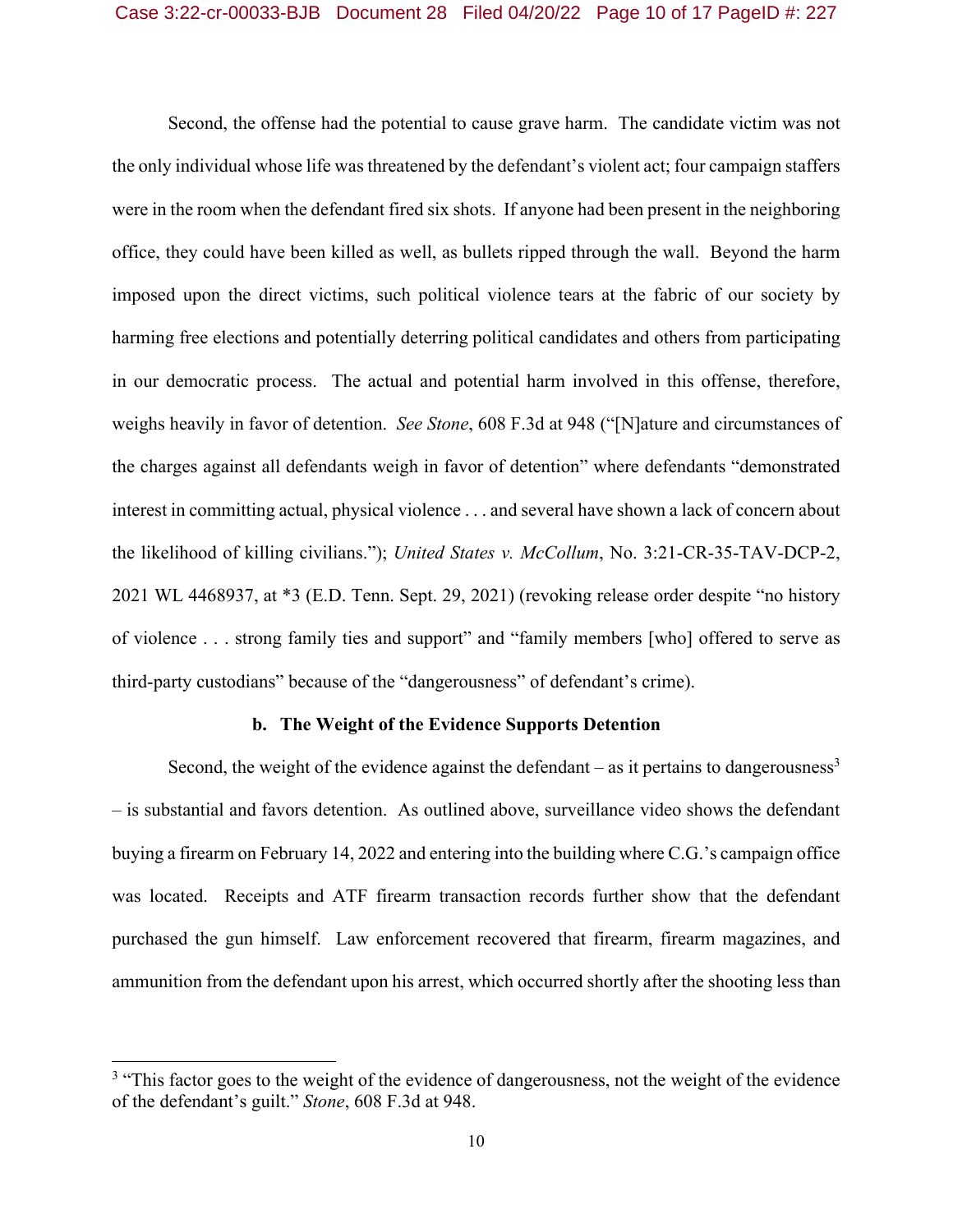half a mile away from C.G's campaign office. Law enforcement also recovered the defendant's phone, which contained substantial evidence of his premeditated plot to murder C.G., including an earlier attempt at C.G.'s home on the evening of February 13, 2022. Further, while law enforcement recovered the gun the defendant purchased on February 14, 2022 when the defendant was arrested, the Smith & Wesson M&P Shield EZ handgun the defendant purchased on January 12, 2022 has not been recovered. Presumably, the defendant knows where it is and how to access it. The considerable evidence of the defendant's dangerousness weighs in favor of detention.

# **c. The Defendant's History and Characteristics Support Detention**

The third factor concerns the history and characteristics of the defendant. This factor covers a wide range of issues including the person's character, family ties, employment, financial resources, and criminal history. The defendant has strong family ties, was once an excellent student who received a scholarship to the University of Louisville and has lived in Louisville his entire life. Moreover, members of the community have come forward and expressed their interest in helping to look after the defendant should he be released.<sup>4</sup> Even with strong family and personal ties, however, the defendant was able to secretly plot to kill a mayoral candidate and nearly succeeded in his attempt. He was promising, excelled in school, was a voice of the community, and yet he was capable of surprising everyone with his violent actions. The defendant used his high intelligence to secretly plot a killing intended to influence the election.

The defendant also has some history of erratic behavior. For approximately eleven days in 2021, the defendant left town and went missing shortly after his stepfather died. His disappearance

<sup>4</sup> Local community members who testified on the defendant's behalf at the detention hearing admitted that they had not spent much or any time with the defendant in the months leading up to the shooting. Dr. Ricky Jones, who agreed to be the defendant's custodian, admitted on crossexamination that prior to the April 15, 2022 hearing, he had not seen the defendant since Spring 2020. April 15, 2022, Tr. at 12:9 – 13:6.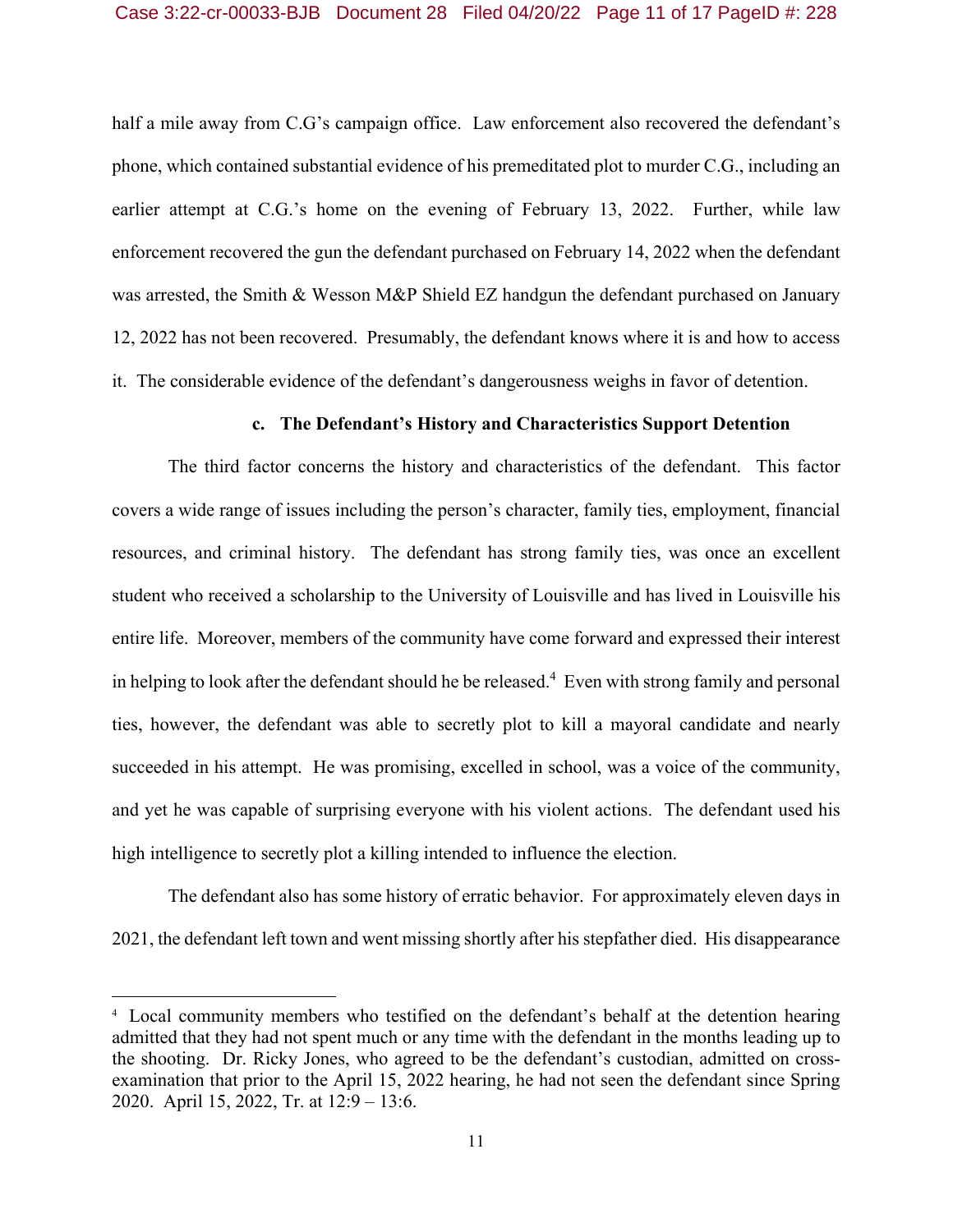# Case 3:22-cr-00033-BJB Document 28 Filed 04/20/22 Page 12 of 17 PageID #: 229

led to a city-wide search by friends and family. Ultimately, the defendant was located in New York. This instance of past conduct shows that he is a poor candidate for release to the community, even under careful supervision. The defendant's violent and surprising behavior is the precise type of unpredictable conduct that pretrial detention is meant to prevent. *See United States v. Wagers*, No. CR 08-MJ-6060-REW, 2008 WL 11351529, at \*3 (E.D. Ky. June 9, 2008) (detaining defendant with "strong current family ties" who "has lived his entire life in the same community" and had an "uneventful 4-5 week period on state bond and self-report" where "the instant facts show that Wagers was prepared to use the firearm . . . to end the life of another person").

The defendant has submitted two letters from mental health professionals that provide serious – but differing – mental health diagnoses. In a letter dated on April 11, 2022, Kellye Singletary, MD with UpSing Telepsychiatry Services, wrote that the defendant "was seen for an initial psychiatric assessment on February 18, 2022, and was diagnosed with bipolar disorder, type 1. . . mixed with Anxiety Disorder, unspecified with some features of Post-traumatic Stress Disorder." Def. Ex. 5. On April 12, 2022, Sunil Chhibber, MD provided a letter stating that the defendant was diagnosed with "Major depressive disorder, recurrent, severe, with psychotic features." Def. Ex. 4. The letter goes on to explain that the psychiatrist "rule[d] out" schizophrenia, chronic paranoid type" as well as "schizoaffective disorder, bipolar type." *Id*. Because the prosecution team does not have access to the underlying mental health records,<sup>5</sup> it cannot assess the validity of these diagnoses. Nor can the prosecution or Court assess whether the

<sup>&</sup>lt;sup>5</sup> All mental health records obtained by the government via grand jury subpoena during the investigation are currently held by a filter team, which is securing records that are potentially protected by the psychotherapist-patient privilege until the defendant expressly waives this privilege, or the Court determines that he has waived the privilege by putting his mental health at issue. *See Simon v. Cook*, 261 F. App'x 873, 886 (6th Cir. 2008) ("[T]his circuit has held that placing one's mental health at issue constitutes waiver of the [psychotherapist-patient] privilege.").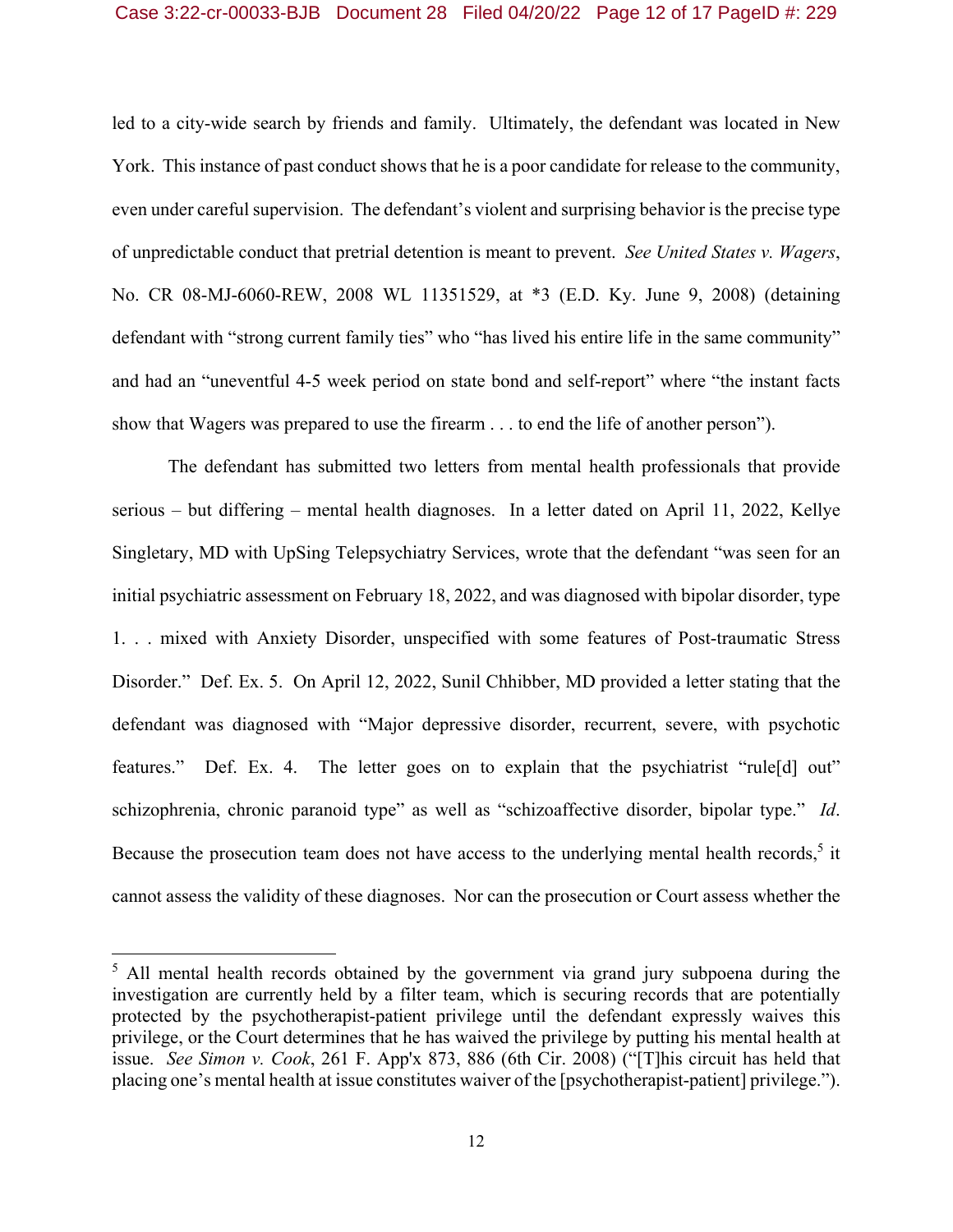defendant's mental health issues present a danger to his victim or the community. It is unclear whether the defendant has been assessed for dangerousness to the community by a competent and unbiased mental health professional. If the defendant is mentally unstable, correctional confinement will provide a place with access to medication and mental healthcare<sup>6</sup> without the added risk of him committing another violent attack. The defendant does not need to be released in order to receive mental health treatment, and the community is safer with him detained. The third factor favors detention. *See Salerno*, 481 U.S. at 748-49 ("[T]he government may detain mentally unstable individuals who present a danger to the public"); *see also United States v. Cobb*, No. CR 08-111-GFVT, 2016 WL 9346851, at \*2 (E.D. Ky. Jan. 8, 2016) (describing finding in favor of detention where defendant's "history of mental instability" raised "much concern . . . in the detention analysis."); *United States v. Platt*, No. 18-cr-195-WJM, 2018 WL 4698616, at \*4 (D. Colo. Oct. 1, 2018) ("The Court does not doubt that Platt has a genuine need for treatment, but under the statutory framework that binds this Court, Platt's needs are secondary to the question of whether he poses a flight risk or a danger to himself or the community.").

Additionally, the defendant has allegedly exhibited suicidal ideation in recent weeks. At the detention hearing, defense counsel provided a letter from Kellye Singletary, MD, which states that on February 25, 2022, the defendant exhibited "ruminating thoughts of 'not wanting to be

 $6$  Early in the week of April 11, 2022, the USMS asked defense counsel for the medical records and prescriptions of the defendant so that they could facilitate the defendant's mental healthcare while he is detained. Defense counsel did not provide the requested records to the USMS. Should defense counsel ask the USMS to facilitate access to telemedicine appointments with the defendant's psychiatrist or other mental healthcare provider, the USMS will do so, subject to the availability of bandwidth and a room at Grayson Detention Center. No such request has been made by defense counsel to date. On April 18, 2022, the undersigned provided the USMS with copies of Defense Exhibits 4 and 5. The USMS provided these medical letters to the Medical Director at the Grayson Detention Center, who immediately took steps to start the defendant on the prescribed medications listed in Exhibit 4.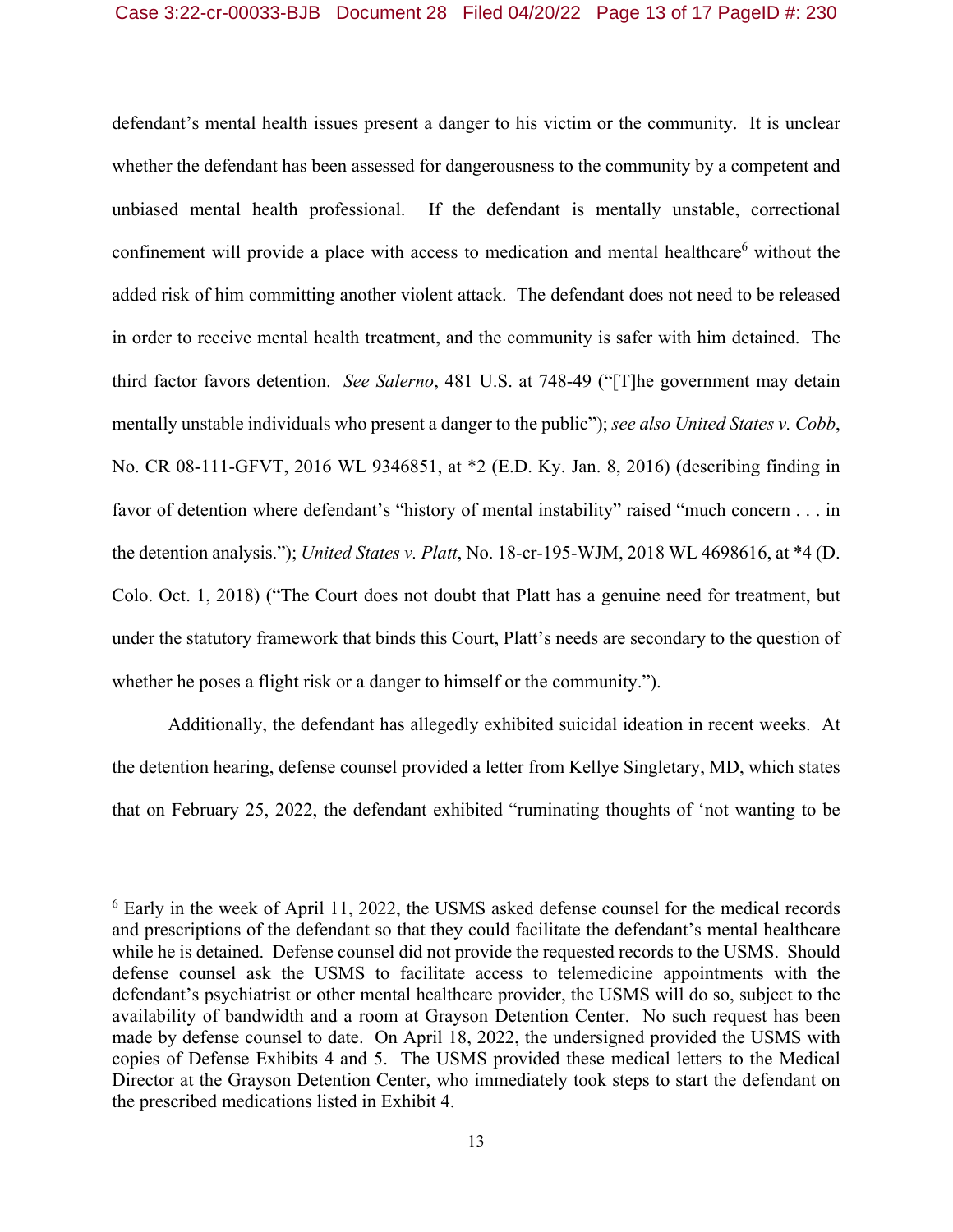here."" Def. Ex. 5. The defendant "expressed some specific thoughts and urges to cut himself while in the bathroom." *Id*. On February 26, 2022, a Jefferson Judge issued an order permitting the defendant to travel for a psychological evaluation where "the parties [were] concerned about the welfare and safety of Mr. Brown." Def. Ex. 1. These facts make the defendant a danger to himself as well as to the broader community, weighing further in favor of detention. *See Demarcus Bristuan Fitzhugh,* 2016 WL 4727480, at \*5. ("Notwithstanding the mitigating effect of [the defendant's mother's] involvement and the Defendant's lack of a criminal history, the Defendant's suicidal history and unstable mental health make him a danger to himself. Therefore, the Defendant's history and character favors detention rather than release.").

# **d. The Defendant is a Danger to His Victim, The Community, and Himself**

Finally, courts must consider the nature and seriousness of the danger to any person or the community that would be posed by the defendant's release. Even with third party custodians and location monitoring, the defendant remains a risk to himself, $7$  to his intended victim, and to the community at large. While GPS monitoring identifies where a person is when he is wearing the monitor, Louisville Corrections Officer Kevin Lampkin testified that individuals on location monitoring cut off their monitors "all the time." April 15, 2022, Tr. at 27:9-11. Moreover, a GPS monitor cannot advise supervising probation officers "what" the person is doing, and it cannot alert law enforcement if the defendant is plotting another political attack. The defendant still has

 $<sup>7</sup>$  As described above, there is evidence that the defendant has suicidal tendencies. This is a factor</sup> relevant to dangerousness, insofar as it shows the defendant to be a danger to himself, especially since there is at least one firearm still unaccounted for. *United States v. Krueger*, No. 13-20242, 2013 WL 8584873 at \*2 (E.D. Mich. July 10, 2013) (concluding that the court must consider the defendant's own mental health condition under  $\S 3142(g)(4)$ , since the court must consider "the nature and seriousness of the danger to any person or the community"); *see also United States v. Workman*, 680 F. App'x 699, 702 (10th Cir. 2017) (concluding that a district court was "within its discretion to consider suicidal ideation and previous suicide attempts in determining whether it [could] reasonably assure [the defendant's] appearance").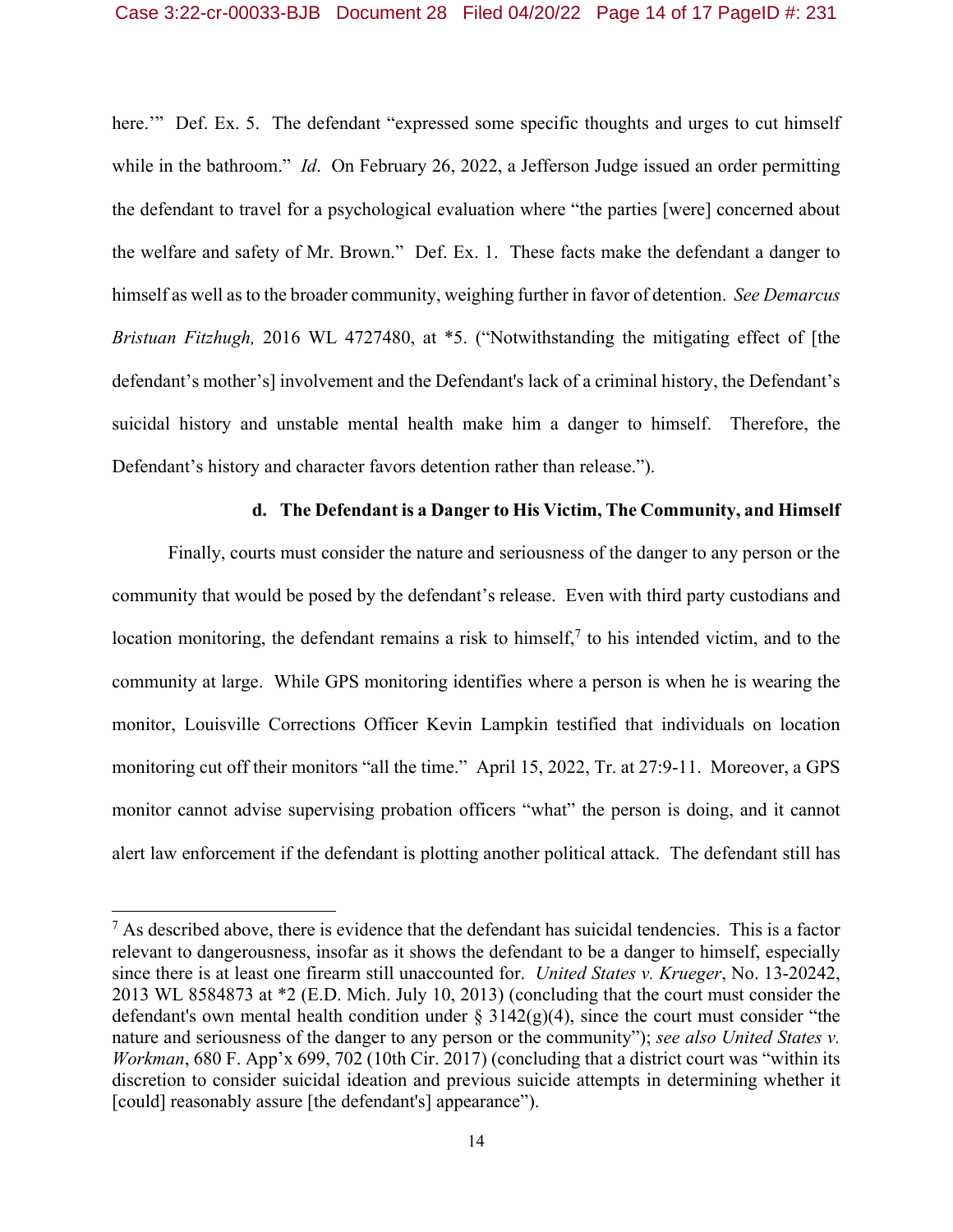### Case 3:22-cr-00033-BJB Document 28 Filed 04/20/22 Page 15 of 17 PageID #: 232

internet access, which he used to plot his attempted murder. The defendant still owns the pistol that he purchased on January 12, 2022 and took to his victim's home on February 13, 2022. Despite attempts, law enforcement has been unable to locate that gun. No conditions of home confinement can prevent someone from bringing the defendant his gun or another weapon. Nor can it stop the defendant from cutting off his location monitor and leaving his grandmother's house.

The defendant's motivation for his political attack – his desire for his victim to lose the mayoral election – did not disappear when he nearly killed his victim. That candidate victim is still running for office. As the May 17, 2022 primary then the November 8, 2022 general election draw closer, the impetus behind the defendant's attempted political killing continues to exist. The defendant knows where his victim lives. He has been to his victim's house. He has researched the victim's wife and son. As the defendant pursued his violent plan, he had many opportunities to consider the consequences. When his first gun malfunctioned, preventing him from shooting the victim at home, the defendant could have taken it as a sign to abandon the plot. Instead, he bought another gun the very next morning and tried again, coming within inches of killing C.G. At that time, the fact that he might be arrested and throw away his promising future failed to deter him. The defendant poses a serious danger to his victim and the community, and, therefore, should be detained. *See Salerno*, 481 U.S. at 748 (Supreme Court has "repeatedly held that the Government's regulatory interest in community safety can, in appropriate circumstances, outweigh an individual's liberty interest.").

The defendant is a danger to his victim, the community, and himself. The fourth  $\S 3142(g)$ factor, therefore, weighs in favor of detention.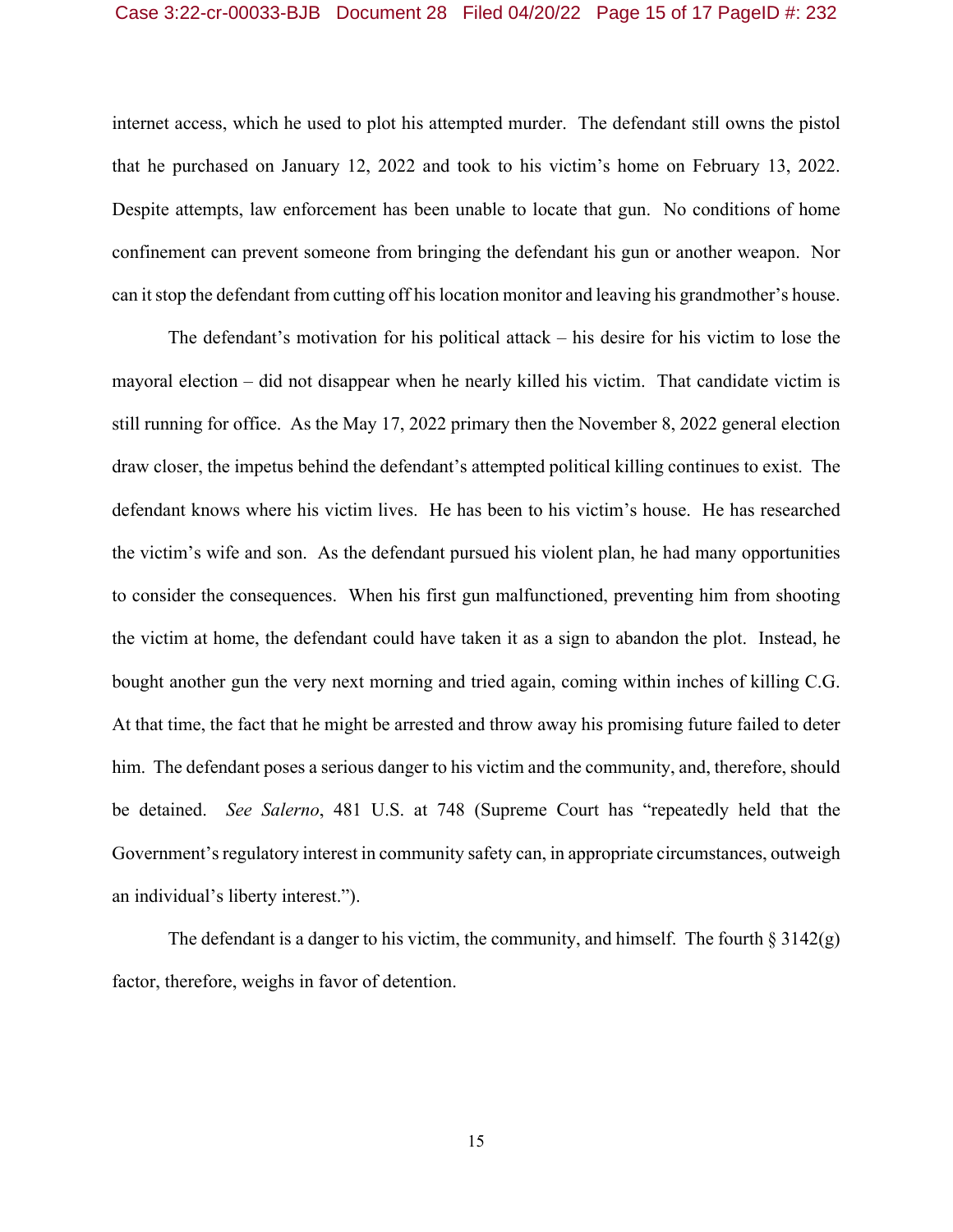# **Conclusion**

Based on the foregoing, the United States respectfully submits that it has met its burden of persuasion to demonstrate that the statutory presumption in favor of detention applies in this case. Furthermore, deliberative evaluation of the factors to be considered when determining whether there are conditions of release that will reasonably assure the safety of any other person and the community weigh in favor of detention. Therefore, the United States respectfully requests entry of an Order revoking the order of release and directing the detention of the defendant pending disposition of the criminal action against him in this jurisdiction.

Respectfully submitted,

# MICHAEL A. BENNETT UNITED STATES ATTORNEY

*s/ Amanda E. Gregory*  Amanda E. Gregory Assistant United States Attorney 717 West Broadway Louisville, Kentucky 40202 (502) 582-5016 (Tel.) (502) 582-5067 (Fax)

COREY R. AMUNDSON CHIEF, PUBLIC INTEGRITY SECTION Criminal Division, U.S. Department of Justice

*s/ Jolee Porter*  JOLEE PORTER Trial Attorney U.S. Department of Justice Public Integrity Section